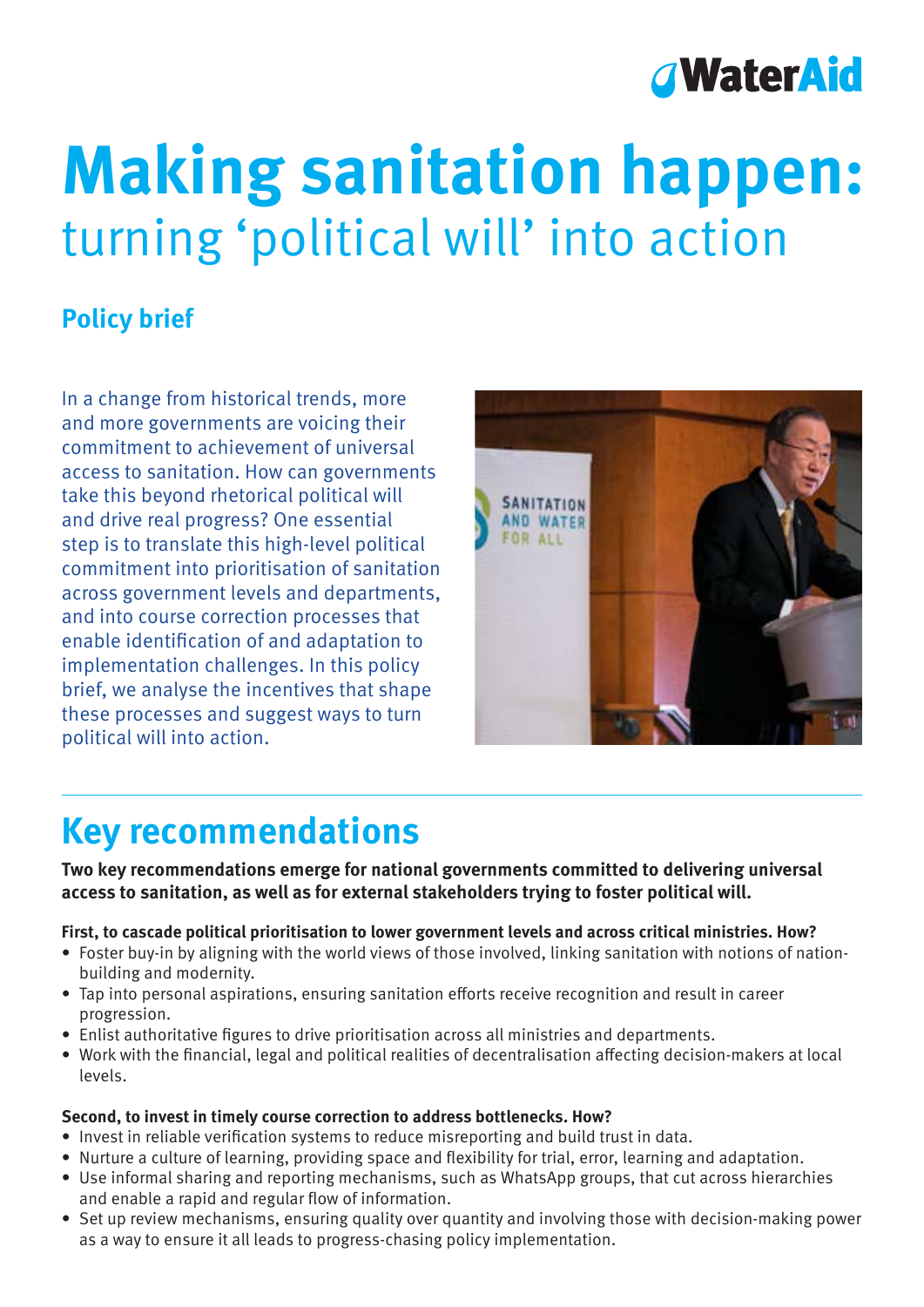## **AWaterAid**

## **Introduction**

Historically, the key blockage to sanitation progress has been lack of political will behind the sector. But over the past 15 years, at the global level, it has gradually increased, at least in the form of high-level statements of support.<sup>1,2</sup> The clearest example of this is the ambitious sanitation and hygiene target under Sustainable Development Goal (SDG) 6 – to 'achieve access to adequate and equitable sanitation and hygiene for all and end open defecation' by 2030.

Aligned with this target and its ambition, a growing number of countries are showing commitment to sanitation progress at the highest levels of government. However, this alone is not sufficient for real progress towards universal access. Previous research on the experience of South-East Asian countries<sup>3</sup> shows that two steps are crucial for that commitment to translate into outcomes: prioritisation of sanitation, penetrating throughout government machinery; and establishment of 'course correction' processes that identify emerging implementation bottlenecks and effect rapid policy adaptations. If prioritisation were the engine driving progress in sanitation, course correction would be the rudder, enabling responsive adaptations through policy, legal, and institutional reforms. Both are necessary to successfully navigate the complexities of sanitation and advance towards a strong sector able to deliver universal sanitation services.

Research evidence that touches on these issues typically focuses on the presence of specific elements such as dedicated targets, clear institutional roles, budgets, capacity, and monitoring and learning systems.<sup>4,5,6</sup> Not enough attention has been paid to the incentives that shape the two key steps mentioned and which would lead to those elements being instated and made to work in practice. WaterAid commissioned the Overseas Development Institute (ODI) to conduct research in three countries to bridge this knowledge gap. The research focused on how incentives shaped the translation of high-level political commitment into prioritisation through different layers of government and course correction to tackle implementation bottlenecks.

The research draws on case studies of urban sanitation in Indonesia and of rural sanitation in Ethiopia and India (focussing on the Indian state of Chhattisgarh). The three case studies show evidence of high-level political commitment. For instance, Indian Prime Minister Narendra Modi made sanitation a top priority of his tenure, and senior civil servants within Indonesia's Ministry of National Development Planning and elsewhere put urban sanitation on the political agenda. In Ethiopia, commitment to sanitation is more diffuse, shown by the involvement of several ministers

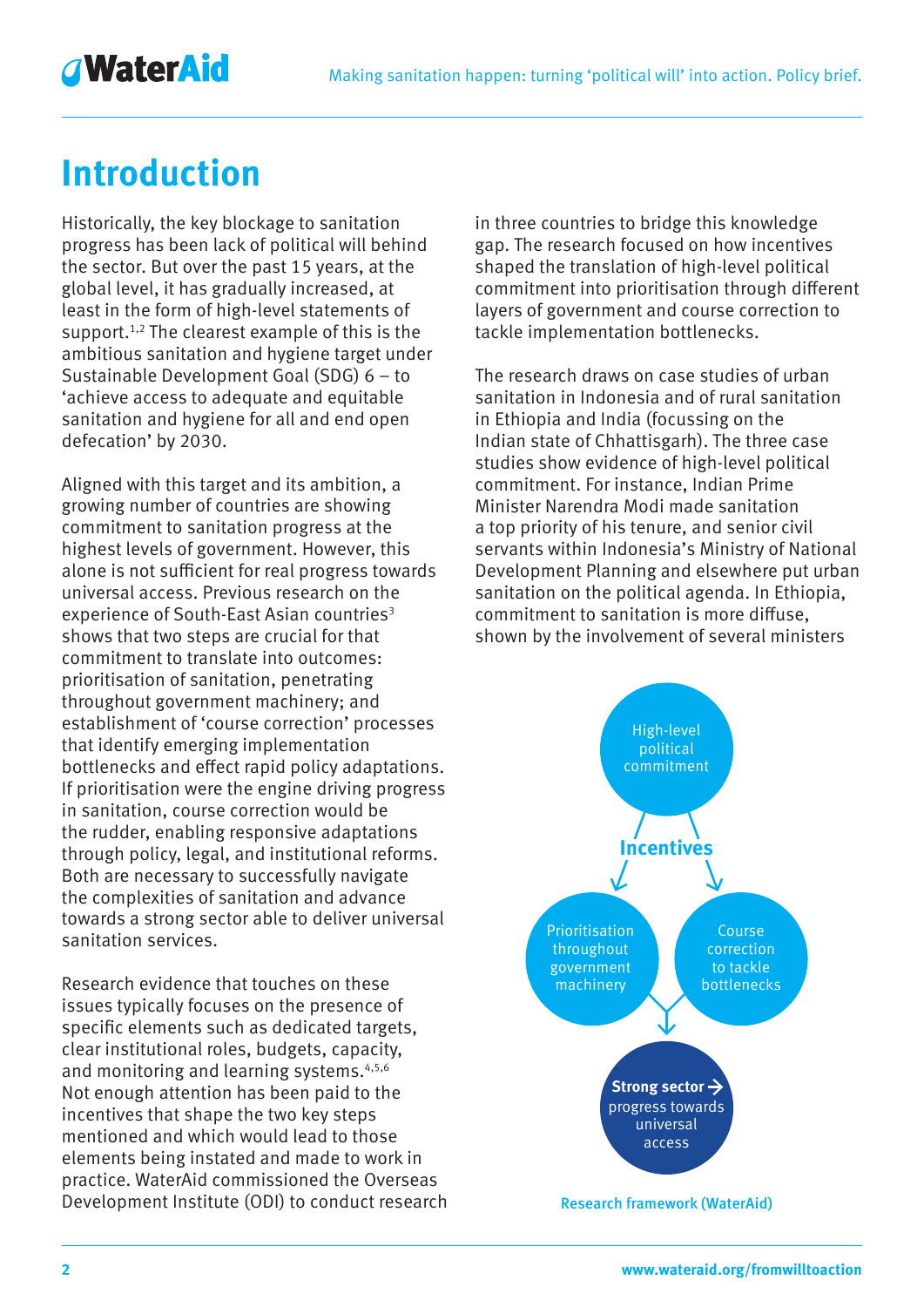| Table: Open defecation and improved sanitation rates in the case study countries. |                  |      |                  |               |      |          |                   |      |          |
|-----------------------------------------------------------------------------------|------------------|------|------------------|---------------|------|----------|-------------------|------|----------|
|                                                                                   | Ethiopia (rural) |      |                  | India (rural) |      |          | Indonesia (urban) |      |          |
|                                                                                   | 2005             | 2015 | Ranking*         | 2005          | 2015 | Ranking* | 2005              | 2015 | Ranking* |
| Open defecation                                                                   | 68%              | 34%  | 4th              | 73%           | 61%  | 21st     | 15%               | 13%  | 39th     |
| Improved sanitation                                                               | 14%              | 28%  | 15 <sub>th</sub> | 20%           | 29%  | 41st     | 68%               | 72%  | 40th     |

Source: Based on data from WHO/UNICEF Joint Monitoring Programme www.wssinfo.org \* Relative performance of the country in rates of reduction in open defecation and increase in improved sanitation.

and senior civil servants. As a result, the three countries have achieved substantial progress in delivering sanitation, even though more is needed to ensure universal sanitation services

## **Findings**

#### **Values of modernity, along with political and professional advantage, can help galvanise prioritisation of sanitation.**

In all three countries, two broad sets of incentives seem to have been instrumental in translation of high-level political commitments into prioritisation of sanitation throughout government machinery.

One set of incentives works by **aligning sanitation with the world views of elected leaders, officials, and implementers –** through an appealing narrative, they are encouraged to ask themselves: **'Do I believe in this cause?**' and to play their part. Examples include using ideas around modernity and economic competitiveness to create political buy-in. To a lesser extent, governments used political and campaigning messaging that tied into symbols of historical and cultural heritage. For instance, the deadline of India's rural sanitation programme Swachh Bharat Mission-Gramin (SBM-G) coincides with the 150th anniversary of Mahatma Gandhi's birth, and the logo features his distinctive spectacles.

In India and Indonesia, interviewees mentioned the Economics of Sanitation Initiative, which quantified the economic costs of inadequate sanitation<sup>6</sup> as a driver of the high-level commitment on sanitation. However, broader ideas of modernity and economic competitiveness were used for prioritisation in lower tiers of government. In the words of one interviewee in Indonesia: "At the local level it is not the economic cost (…) that drives the agenda forward; instead, it is linked to the image of the smart/modern city that [Mayors] want to portray."

*<u>AWaterAid</u>* 



Another set of incentives created political buy-in through the **prospect of personal and professional advantage – 'What is in it for me?**' These incentives tap into desires for political gains, career advancement, and personal renown.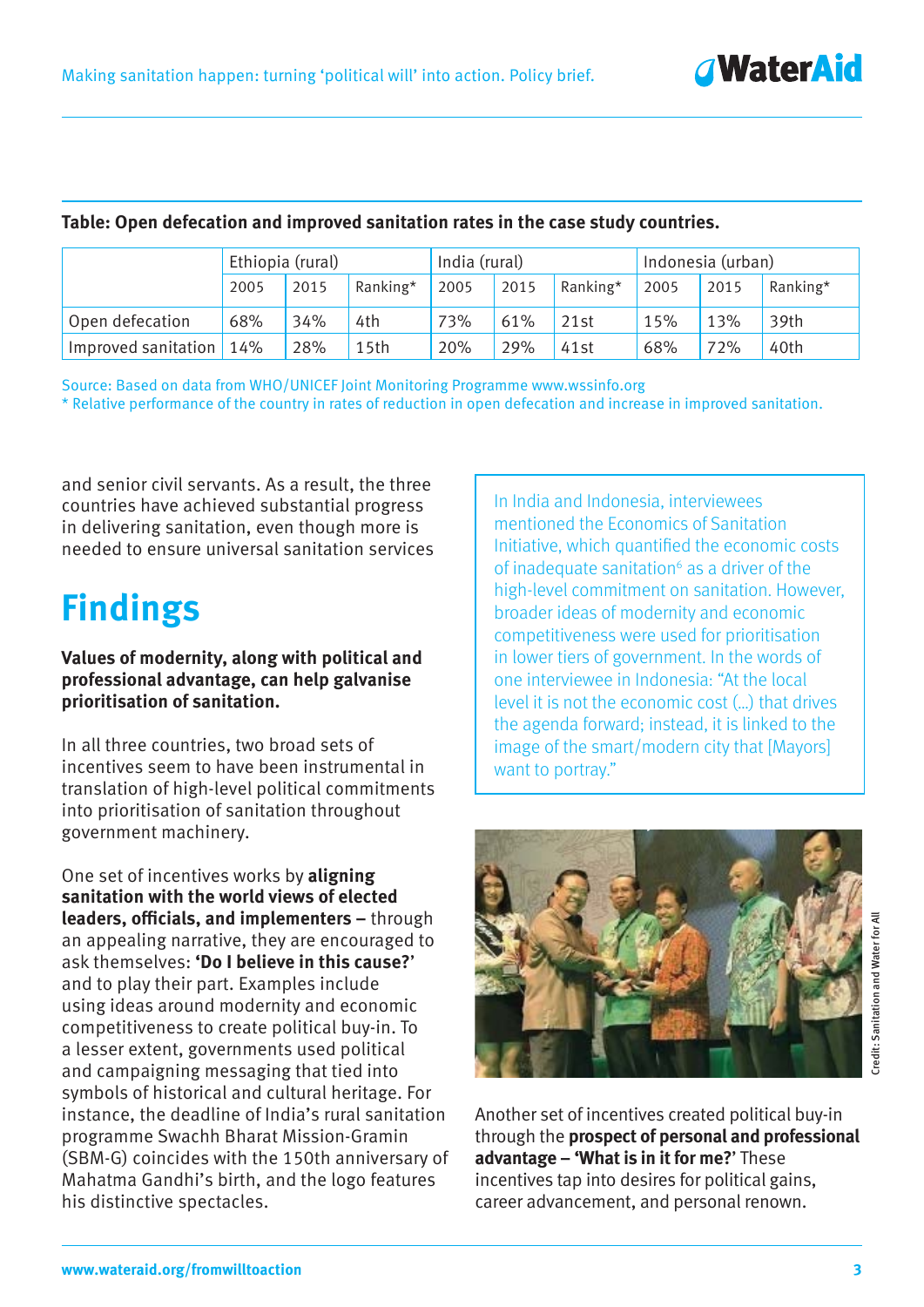## **AWaterAid**



as part of the launch of a nationwide cleanup campaign in New Delhi, 2 October, 2014. Millions of schoolchildren, officials, and the public joined the campaign to clean parks, public buildings, and streets.

Credit: Associated Press.

Credit: Associated Press.

In India, some interviewees regarded prioritising the programme as a potential route by which politicians could win votes. Within the bureaucracy, officials perceive sanitation as a route to career progression, given its political importance. In Indonesia, inter-city competition encouraged leaders to prioritise sanitation. Since 2014, the Government has granted awards to recognise city leaders' initiatives such as increasing budget allocations or developing service delivery innovations. The incentive is more prestige among peers than the award's value. $8$ 

#### **Competing incentives and power relations undermine prioritisation.**

The positive incentives identified are necessary but not always sufficient to create prioritisation of sanitation in policy implementation, as this can be hampered by many competing incentives.

To translate prioritisation of sanitation from **national to local levels** of government, local officials need authority and budget. But officials' choices can be affected by how much autonomy they believe they have, which is often shaped by subtle and more informal political and legal rules.

In Indonesia, infrastructure for sanitation and water is often built by the Public Works Ministry using national budgets, and notionally transferred to district government ownership. However, district officials can be reluctant to take ownership of and responsibility for operation and maintenance, in a context of strict public expenditure rules and unclear legal ownership status.

Because sanitation is a multi-sectoral issue, there is a dual risk of it becoming an orphaned sector or being isolated if prioritisation is confined to one ministry. Efforts to avert this risk by increasing **prioritisation across government** – among responsible ministries or departments at the same level – commonly face challenges around perceptions of relative power and status of institutions and programmes. These perceptions can affects how far key bodies are willing to collaborate and implement policy.

In Ethiopia, the Ministry of Health is designated as lead for rural sanitation at federal level. Sanitation is therefore somewhat buried within a wide portfolio, overseen by a Hygiene and Environmental Health Case Team below directorate level. This relatively low status of the institutional sanitation lead affects its ability to drive prioritisation of sanitation across ministries and among wider WASH stakeholder groups.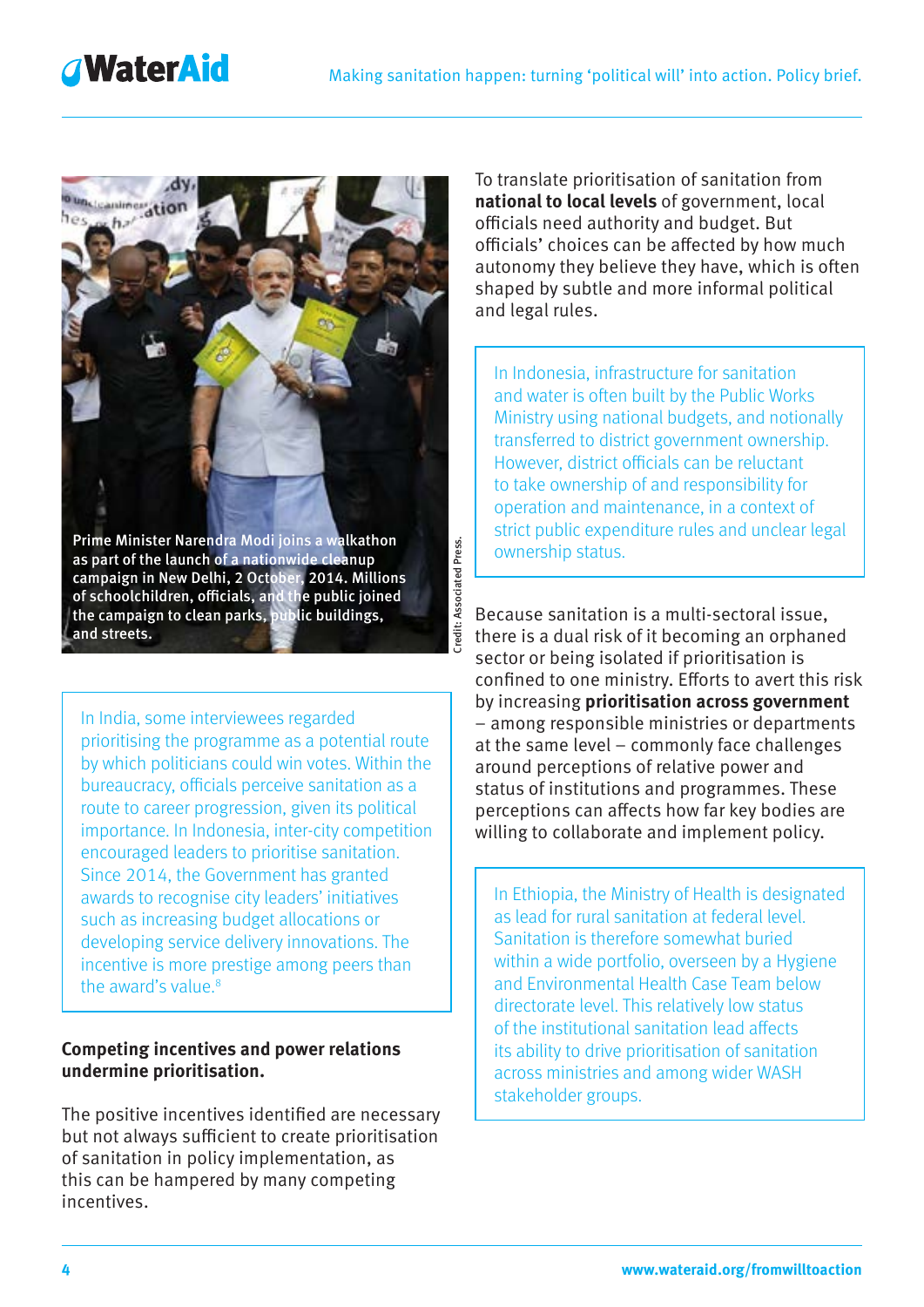#### **Incentives linked to professional and political advantage are crucial for course correction.**

Incentives linked to world views ('Do I believe in this cause?') that lead to prioritisation have a positive influence on course correction. However, incentives linked to professional and political advantage ('What is in it for me?') have a more decisive influence. For instance, they can increase the likelihood of stakeholders at lower levels sharing information from the ground for policy review in the first place.

#### **Nurturing a learning culture and creating robust verification reduces perverse effects of these incentives on reporting.**

These advantage-related incentives can also have a negative effect if honest reporting is perceived to result in political or professional disadvantage. Effects can include officials over-reporting to gain prestige or career advancement, or under-reporting to attract extra resources.

In India, WhatsApp groups are facilitating interaction between lower-level and higherlevel officials. This exposure to political superiors outside formal and very hierarchical reporting lines gives juniors an opportunity to increase their profile and prestige (for career advancement), motivating them to participate actively in day-to-day information sharing. SBM-G's mission director in Chhattisgarh uses these groups daily to reviews district-level progress; district officials engage in monitoring and reviewing activities, deploying staff to share reports in a designated WhatsApp group.

In India, top-down pressure to deliver – which becomes an incentive linked to career advancement – has driven prioritisation but undermined course correction. The targetdriven push, coupled with weak verification, hindered review and adaptation, which was typically reflected in high rates of overreporting of toilets constructed. In Ethiopia, several interviewees expressed doubt about the veracity of sanitation data, for example because some health extension workers completed quarterly reports on existence and use of latrines without independent, trusted observation.

> Delegates at the High Level Meeting, Washington DC, April 2012.



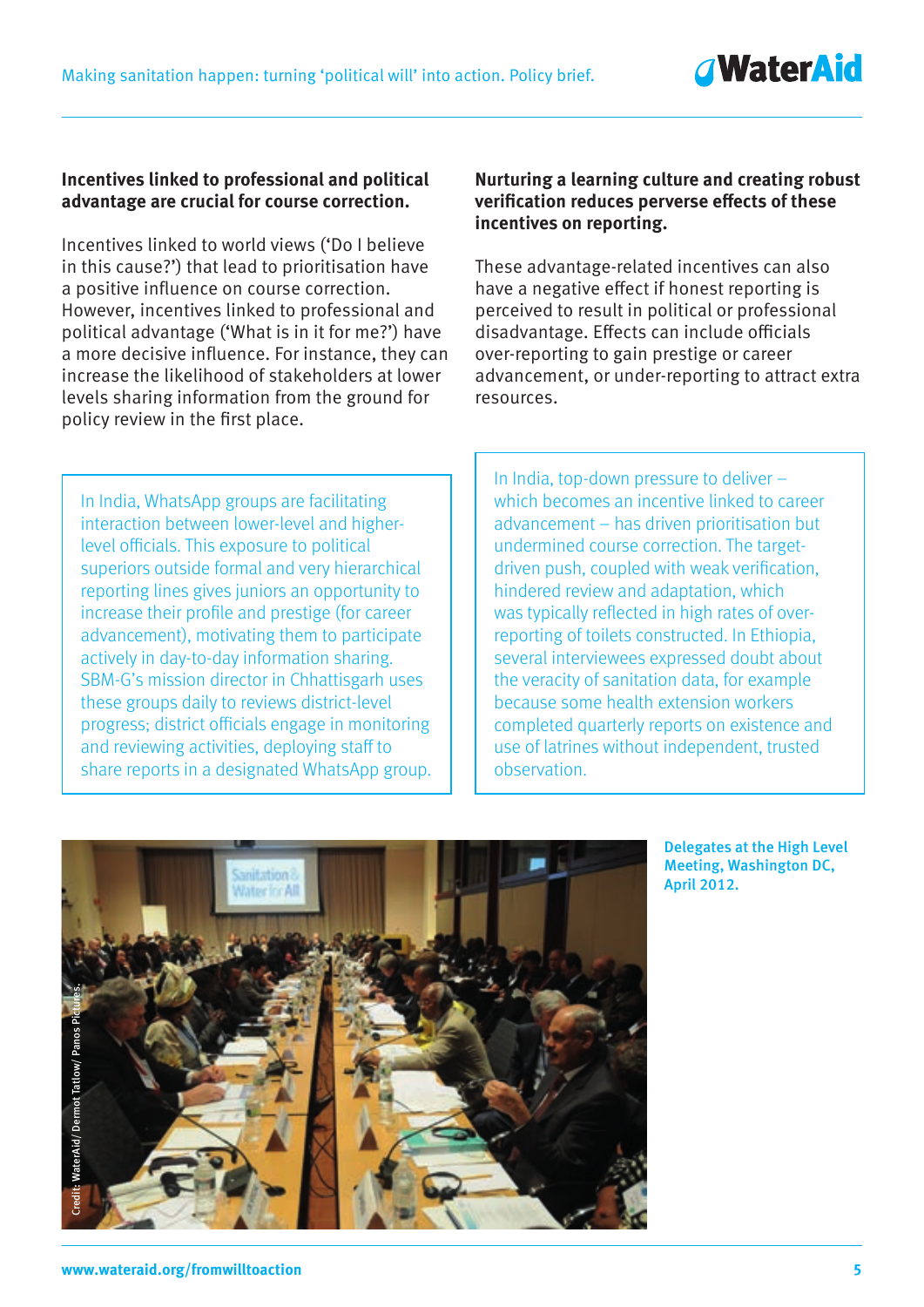**AWaterAid** 

The research highlights two elements that can offset these perverse incentives. First, a **learning culture**, with the flexibility and resources needed for trial, error and adaptation at the local level. Second, **reliable verification mechanisms** that ensure data can be trusted – only then will decision-makers use them as the basis for course correction decisions.

#### **Giving the right people a stake in gathering and analysing information can incentivise them to use it for policy adaptations.**

The information and data gathered need to be analysed and acted on to further sanitation progress. The case study countries have many of the sector learning and review mechanismsnecessary for this. These mechanisms can be informal and ad-hoc, for example the Mission Director in Chhattisgarh conducts regular review of SBM-G progress, via phone calls and visits to districts. More formal mechanisms include Ethiopia's cycle of joint technical reviews and multi-stakeholder fora.

Since 2006, Ethiopia has attempted to hold biannual technical reviews of WASH sector progress, conducted jointly by Government and partners, and accompanied by a multistakeholder forum. The review and/or forum have taken place most years. Major advances to which these processes contributed – at least by publicising and ratifying decisions – include the establishment of Community Led Total Sanitation and Hygiene as Ethiopia's overarching approach to rural sanitation in 2009, and the One WASH National Program launched in 2013.9

However, many formal mechanisms are not as effective as intended. Part of the challenge is around the high number of learning events, which often have busy agendas. One interviewee in Indonesia believed this excess is "dispersing attention and focus, with most stakeholders limiting their level of participation due to time limitations and a sense of effort duplication."

Another part of the challenge is to drive follow up on review decisions, when the mechanisms or the participants lack sufficient power or status to ensure agreed actions are realised. Involvement of decision-makers in the development and analysis of sector reviews was shown to yield stronger uptake in Ethiopia, suggesting that giving people a direct stake in learning activities can encourage them to act on the results.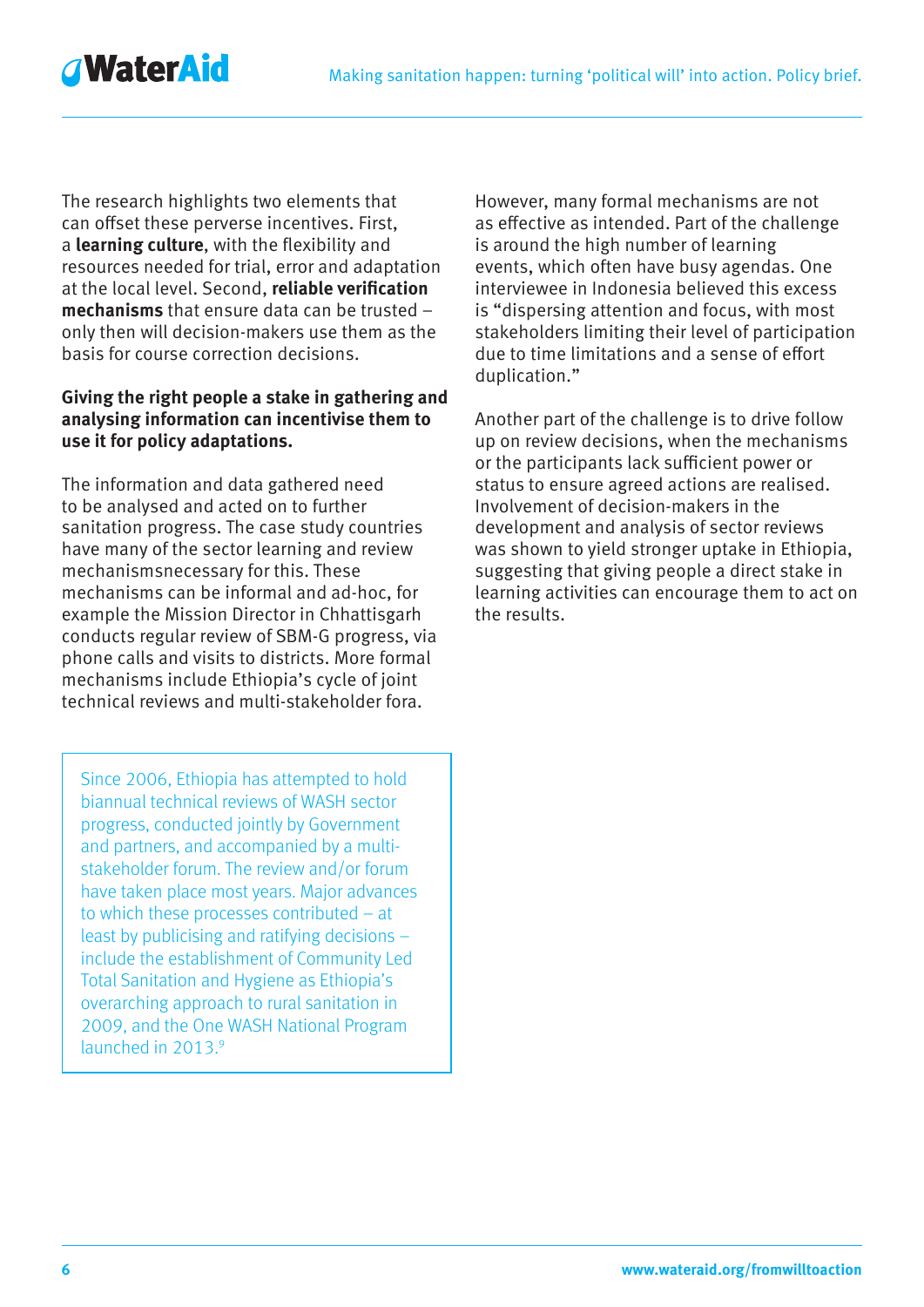## **What can decision-makers do to turn political will into action?**

For national governments committed to deliver universal access to sanitation, and for external stakeholders trying to foster 'political will' and translate it into action, two broad sets of recommendations emerge:

### **1. To cascade political prioritisation to lower government levels and across crucial ministries by:**

- 1.a. Fostering buy-in by **aligning with the world views** of those involved, linking sanitation with notions of nationbuilding and modernity, or other context-specific values.
- 1.b. **Tapping into personal aspirations**, ensuring sanitation efforts receive public recognition and are a factor considered in professional progression.
- 1.c. **Enlisting authoritative senior figures** to drive prioritisation of sanitation in ministries and departments that are crucial but don't have the lead role.
- 1.d. Examining and **working with the financial, legal, and political** realities of decentralisation affecting the autonomy and willingness of decisionmakers at local levels to engage with and champion the sanitation agenda.

### **2. To invest in timely course correction to address bottlenecks by:**

- 2.a. Investing in reliable third-party **verification** systems to reduce perverse incentives to mis-report and to build trust in monitoring data, so that they can be used for decision-making.
- 2.b. Nurturing a **culture of learning**, where the challenges of sanitation are recognised and those leading the efforts on the ground have the space and flexibility for trial, error, learning and adaptation.
- 2.c. Using **informal sharing** and reporting mechanisms, such as Whatsapp groups, that cut across hierarchies and enable rapid and regular flow of information.
- 2.d. Setting up **review mechanisms**, ensuring quality over quantity. This includes involving those with decisionmaking power, improving follow up, and ensuring it all leads to progresschasing policy implementation.